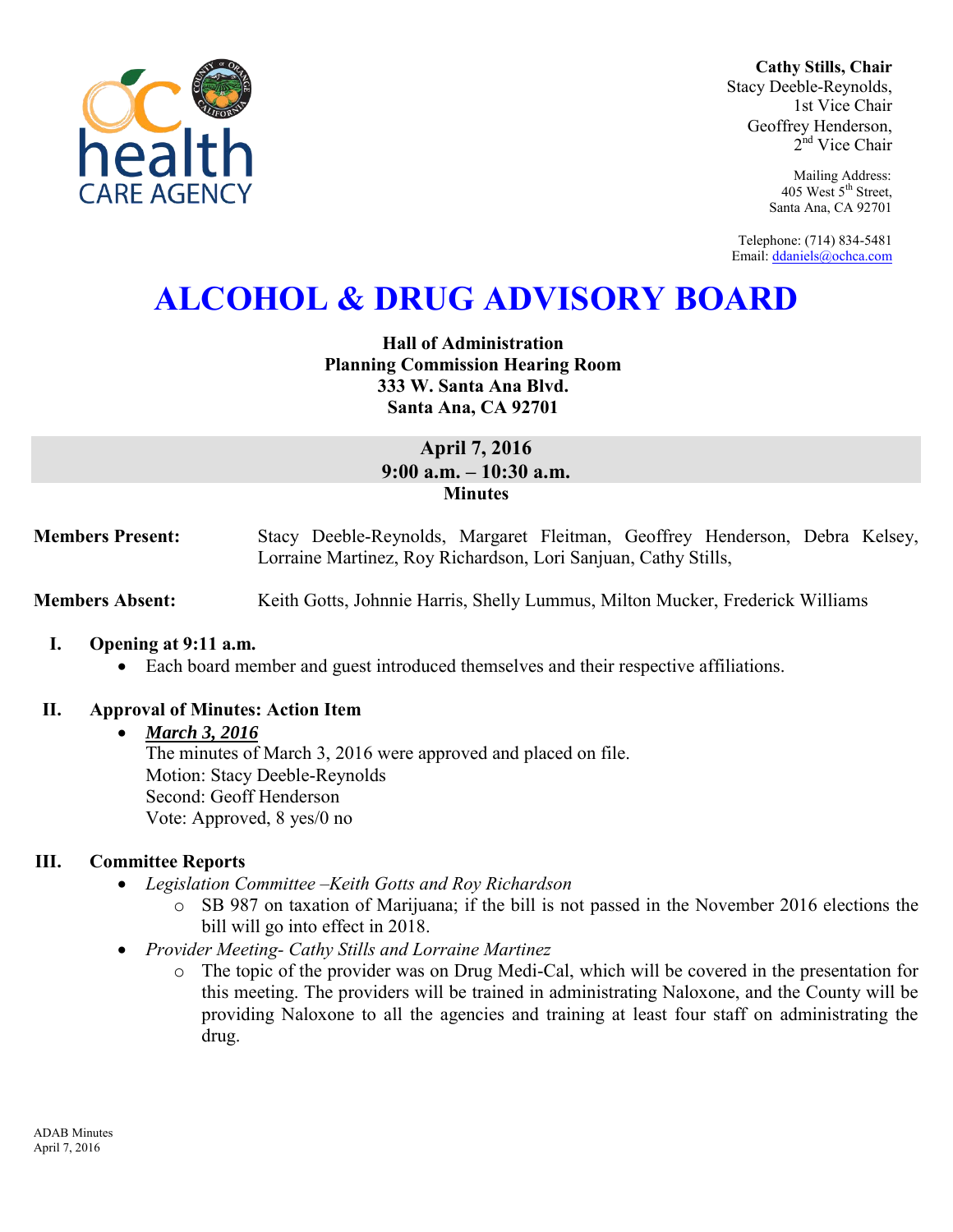- Community Collaborative Committee
	- o *Orange County RX & OTC Coalition: Margaret Fleitman*  There was a presentation provided by Vicky Sweet at the March 17, 2016 meeting, on the six month pilot program that was being done by three cities whose police officers carry Naloxone. This has resulted in 5 out of 6 saves with overdose cases.

In addition the SOLACE program presented a symposium on prescription drug abuse at UCI. Providing information on what they do in the community along with trainings; as of today the SOLACE Foundation has saved 32 lives.

- o *Orange County Substance Abuse Prevention Network (OCSAPN): Stacey Deeble-Reynolds*  Stacy shared that the Garden Grove Drug-Free Coalition will host a Reality Party. It is a simulated party demonstrating different drug trends at teen parties. They have different tour times offered in different languages. You may look up more information or sign-up at [www.ggdfc.org.](http://www.ggdfc.org/) In addition, the Annual OCSAPN Conference date has been set for September 22, 2016.
- o *Mental Health Services ACT (MHSA) Steering Committee: Cathy Stills, Shelly Lummus*  Geoff attended the last meeting and provided information on the sub- committee meeting on the Adult Services Sub-Committee. At the meeting they provided community outcomes reports on Adult programs. Presentation highlights where on successful efforts with co-occurring disorder members in programs such as Community Collaborative Courts.
- o *Orange County Tobacco Education Coalition (OCTEC): Stacy Deeble-Reynolds*  There is a social media campaign related to vaping, promoting positive and healthy choices instead of participating in vaping and other substance use. Hashtag being used #getitoutoc

# **IV. Old Business**

• None

# **V. New Business**

• None

# **VI. Behavioral Health Services (BHS):**

## **Mitch Cherness**

- In regards to contract services, additional funding will be added to Post-Custody services allowing Driving under the Influence (DUI) court clients to receive services post custody. In addition, Human Immunodeficiency Virus (HIV) transitional housing, Sober Living for AB 109 clients, and residential and detox programs are up for renewal as well. Naloxone training will take place on April 26-28, 2016 at 1:00pm, allowing providers to train their staff.
- Mitch provided statistics on the gate keeping waitlists. Currently there are 437 people on the waitlist to get into treatment. Intravenous Drug Users (IDU) is getting in at 2 weeks wait or sooner and non-IDU's are 4-6 weeks, and non- IDU's requesting specific programs are 1-2 months long.